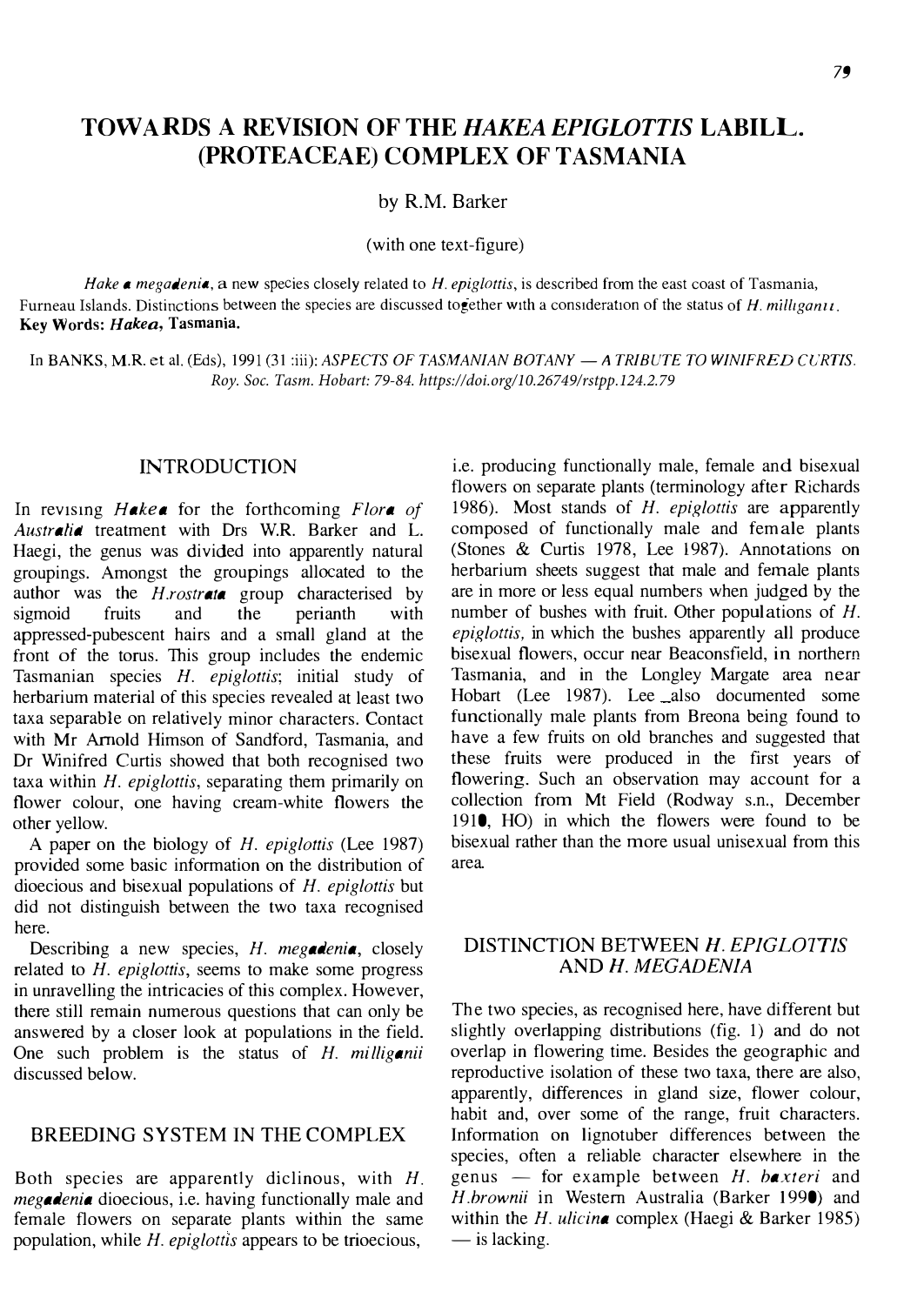

*FIG. 1* -- *Distribution of* Hakea epigiottisLabill., *including bisexual and unisexual populations and specimens referrable to* H.milliganii, *andH. megadeniaR.M.Barker. Only flowering specimens have been plotted.* 

Gland Size

From herbarium sheets the only character able to be used with any consistency to separate the taxa has been the size of the gland at the front of the torus. In male, female and bisexual flowers of H. *epiglottis* the gland is never more than 0.5 mm high, while in male and female flowers of H. *megadenia* it is always 0.6-0.9 mm. Since this has been the predominant character used to distinguish the taxa, only herbarium sheets with flowering specimens could be allocated to either species with any confidence. Some collections in which no flowers were present were allocated to a species on the basis of the size of the gland on the young fruit. Whether the differing gland sizes and flowering times of the species indicates a difference in pollinators warrants investigation.

### Flower Colour

A consideration of flower colour based on herbarium sheet data proved impractical. Flowers are invariably referred to as yellow, cream or white despite the fact that both species have white hairs externally. Both Dr Curtis and Mr Himson refer to yellow flowers for *H. epiglottis* and cream-white flowers for *H. megadenia*, presumably on the basis of the internal coloration of the perianth. Comparisons in colour are difficult because the two species flower at different times. There are possibly other colour differences within the flowers of the H. *epiglottis* complex as one cultivated specimen from the Canberra Botanic Gardens (W.R. Barker 5692) is recorded as having a red style instead of the usual yellow one. This colour variant is also depicted in Stones & Curtis (1978).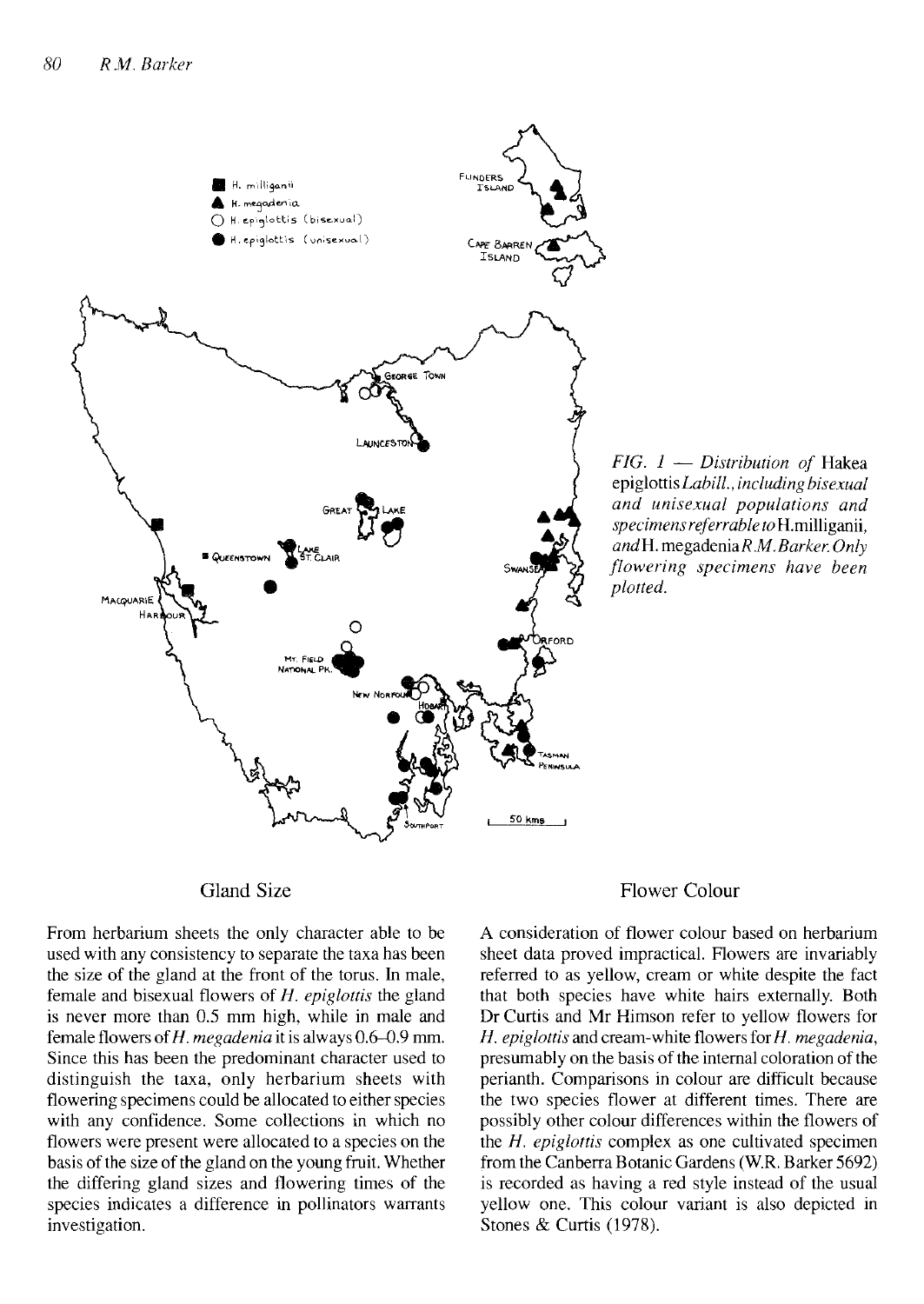#### Habit

*H. epiglottis* is usually a bushy compact shrub to 3 m tall while *H. megadenia* is an erect shrub or small tree up to 7 m high. Unfortunately, most of the herbarium specimens seen which could be allocated to either of the species lacked information on habit.

### Fruit Characters

Fruit size can be a guide to the separation of the two species but there is overlap. Fruits smaller than 18 mm long and not noticeably woody usually belong to *H. epiglottis,* but longer fruits could belong to either species. Those collections from the southwest and from the west coast of Tasmania which are referrable to *H. epiglottis* frequently have fruits up to 28 mm long. tending to be woodier than those from alpine areas and the Hobart area. In this respect they are indistinguishable from the fruits of *H. megadenia.* Curtis (1967) used a character involving the outer surface of the fruit in which the folds were described as rounded or sharp, but I have not found this to be workable. This inability to distinguish the species purely on the basis of the fruit has led to difficulties in typification, as the type collection has fruits but no flowers (see typification of *H. epiglottis).* 

#### Lignotubers

Observations made by Lee (1987) indicate that some populations of *H. epiglottis sens. lat.* have lignotubers while others do not. Whether the presence or absence of a lignotuber correlates with the taxa delineated here is not known. Lee notes the lack of a lignotuber by the lack of resprouting after disturbance such as earthworks or fire, recorded in populations from Lake Leake Rd, Margate and Freycinet Peninsula, localities at which both of the taxa treated here seem to overlap. In contrast, Iignotuberous plants were observed by Lee at Cashs Lookout and Baits Road on the Tasman Peninsula, again localities where *H. epiglottis* and *H. megadenia*  overlap. The latter observations are supported by Dr Curtis (in litt. 27.iv.1988), who suggested that a lignotuberous fonn of *H. epiglottis* occupies the heaths of the Tasman Peninsula. It needs to be established whether the lignotuberous populations of the Tasman Peninsula are conspecific with *H. megadenia* or *H. epiglottis.* 

### Geographic Separation

*H. megadenia* is found on the Furneaux Islands, north of Tasmania, and on the east coast as far south as Tasman Peninsula. *H. epiglottis* is found throughout the rest of the state, although the true distribution is unclear, as so many herbarium specimens lack flowers. The two species apparently overlap in the Orford area, on Tasman Peninsula and in the Swansea area but possibly occupy different ecological sites. H. *rugosa* and H. *rostrata*, two species closely related to  $H$ , epiglottis, have previously been recorded for Tasmania by Curtis (1967), but, as indicated by Lee (1987) do not occur there, the original recordings having been based on misidentified  $H$ . *epiglottis* specimens.

#### Flowering Time

*H. epiglottis* flowers in spring to early summer, between September and December while  $H$ . megadenia flowers in late summer to winter from February to July.

### THE STATUS OF *HAKEA MILLlGANll*

*Hakea milligani!* possibly deserves some recognition as an infra specific taxon within *H. epiglottis* but, at this stage is only known from the type collection from Macquarie Harbour and probably one other from near Remine. The NSW specimen from Remine was collected by W. Y.Fitzgerald in September 1893. Another specimen in MEL matches the Fitzgerald collection in the date and characteristics of the material but has been attributed to Weindorfer. However, Weindorfer did not arrive in Australia until 1899 (Sutton 1932), so the specimen in MEL is probably a duplicate of the Fitzgerald one.

*H. milliganii* is distinguished from H. *epiglottis* and *H. megadenia* by the perianth parts having pale-brown appressed-pubescent hairs on the claw with contrasting rust -coloured hairs on the limb. Pale-brown and rustcoloured hairs do occur on the perianth parts of *H*. *epiglottis* but they are usually sparse compared with the white or cream-yellow hairs. While no modern collections exhibiting these characteristics have been seen, there is a small bush growing in Wittunga Botanic Gardens, Adelaide (W.R. Barker 5505) and another in Canberra Botanic Gardens (W.R. Barker 5692) in which the flowers do conform with those of H. *milliganii*. Further collections from the west coast of Tasmania may indicate whether a distinctive taxon occurs there. From the specimens seen, flowering occurs in September, the gland is less than 0.5 mm high and the fruit c. 23 mm long. Pollen was found in tlowers on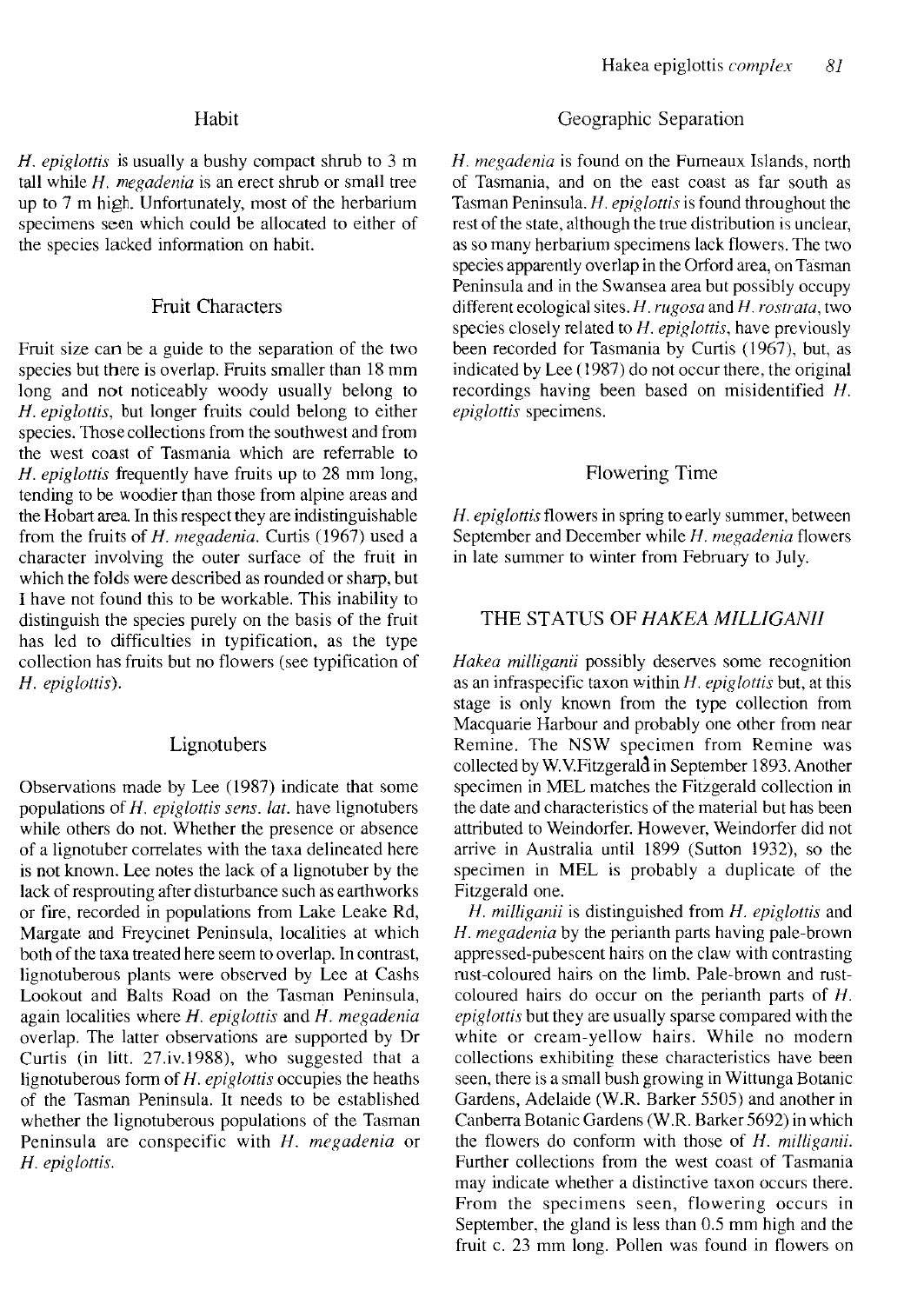fruit-bearing branches, indicating a possible difference in breeding system from *H. epiglottis.* 

### SPECIES DESCRIPTIONS

*Hakea epiglottis* and *H. megadenia* are the only *Hakea*  species in Tasmania with sigmoid fruit and so should be easily identifiable. In the absence of fruits, the only other  $Hakeu$  species in Tasmania to have pubescent flowers is *H. teretifolia*, which is distinguishable from *H. epiglottis* and *H. megadenia* by its rigid leaves, its perianth witil dirty-brown tomentose hairs and the longer  $(11-17 \text{ mm})$  pistil, and also the larger  $(4.5-6.5 \text{ mm})$ long) glabrous involucral bud compared with the 1.5-4 mm long, pubescent bud in *H. epiglottis* and *H. megadenia.* 

# *Hakea epiglottis* Labill.

- *Hakea epiglottis* Labill., Novae Hollandiae Plantarum Specimen 1:30, t.40 (1805). Syntypes: J. Labillardière s.n., Capite Van Diemen (FI n.v., G-Herb.DC. (fiche AD),  $G -$  Herb. Webb,  $G -$ Herb. Moricand,  $P$  - Herb. Webb,  $P$  - Herb. Jussieu 4148 (fiche BRI), K p.p., OXF).
- *H. milligani!* Meissner (as H. *milligani)* in A.DC., Prodr.14:395(1856). Lectotype here designated: J. Milligan 737, 1O.x.1846, (NY) In Ins. Diemen, occidentali, circa Macquarie harbour (NY), isolectotype and ?syntype: K; isolectotype, not syntype: HO.
- H. *rostrata* auct. non F.Muel!.: Curtis, Students FI. Tasm.3 (1967), 609 p.p.
- H. *rugosa* auct. non R.Br.: Curtis, Students FI. Tasm.3 (1967), 609 p.p.

### **Description**

Compact shrubs up to 3 m high, polygamous but most populations apparently dioecious (see above). *Branchlets* densely appressed-pubescent or densely appressed-sericeous with red or red and white hairs, quickly glabrescent or persistent sometimes until fruiting, glaucous or not, red. *Leaves* alternate and spirally arranged, obliquely spreading, simple, terete, 15-75(-110) mm long, 1.0-2.0 mm broad, flexible, not grooved, densely appressed-sericeous with red and white hairs, quickly glabrescent or glabrescent by flowering, not glaucous; mucro usually porrect, rarely uncinate, 0.5-1 mm long. *Inflorescence* an axillary umbel; inflorescence-subtending bracts forming a cone-like involucre in bud; involucre 3-4 mm long, densely tomentose. *Flowers* up to 8 per axil in male plants, 1-3 in female plants, 2-6 when bisexual; rhachis

 $1-3$  mm long, densely villous, hairs white, creamyellow or rust-brown, persistent; pedicel 3.5-5 mm long, densely tomentose with some hairs appressed or densely appressed-sericeous with some hairs raised, hairs white or pale brown; perianth 2.5–4.5 mm long, yellow, densely appressed-pubescent or densely appressed-sericeous, hairs white, pale brown or rustbrown; anthers  $0.4-0.5$  mm long, lacking pollen in female flowers; gland V-shaped in X-section, 0.2- *0.3(-0.5)* rnrn high in male, female and bisexual flowers; pistil obliquely inserted, 5-8 mm long; style obliquely inserted on ovary, 7-10 times longer than gynophore, recurved and remaining so; pollen presenter oblique or almost lateral, *0.5-0.7* mm long, cone present or absent. *Fruit* oblique or lateral on a short stalk, usually 1, sometimes a number crowded together, sigmoid, 14- $18(-28)$  mm long,  $6-13$  mm wide, finely or coarsely rugose, rugose-reticulate or smooth, gradually attenuate, dehiscing fully down one side, almost fully down the other; apiculum recurved, 4 mm long, bearing obscure homs. *Seed* obovate, one side almost straight, 9-12 mm long, 4-5 mm broad, narrowly acute proximally, rounded distally; seed-body 4-6 mm long, coarsely rugose, rugose-reticulate or smooth; distal ridge obscure; wing extending narrowly and partly down one side only, black or mid brown.

Shrubby heaths from coastal to alpine areas. Flowering September to December.

### Typification

The major part of Labillardiere's herbarium is housed in the Webb herbarium in FI (Stafleu & Cowan 1976- 88). This collection has not yet been seen and so the species has not been lectotypified here. Despite this, six other syntypes have been seen, two of these from the Webb herbarium in P and G and so it is unlikely that the collection in PI will differ.

The type collection by Labillardière only has mature fruits c. 19 mm long and so it is impossible to state definitely that it belongs with *H. epiglottis* as circumscribed here. It seems likely that it does on the basis of the collecting localities of Labillardiere combined with a consideration of flowering time of the two species. Labillardière collected along the southeast coast of Tasmania from Recherche Bay and along the D'Entrecasteaux Channel on two occasions, the first from 21 April-28 May 1792 and the second from 21 January-27 February 1793 (Brosse 1983). Labillardière's own account (1800) also mentions visiting Cape Pillar and Maria Island on the second visit. Most material from these areas falls within *H. epiglottis* as circumscribed here. The lack of flowers on the specimens combined with the presence of young pubescent branchlets tends to support the identification as H. *epiglottis.* Young branchlets develop in both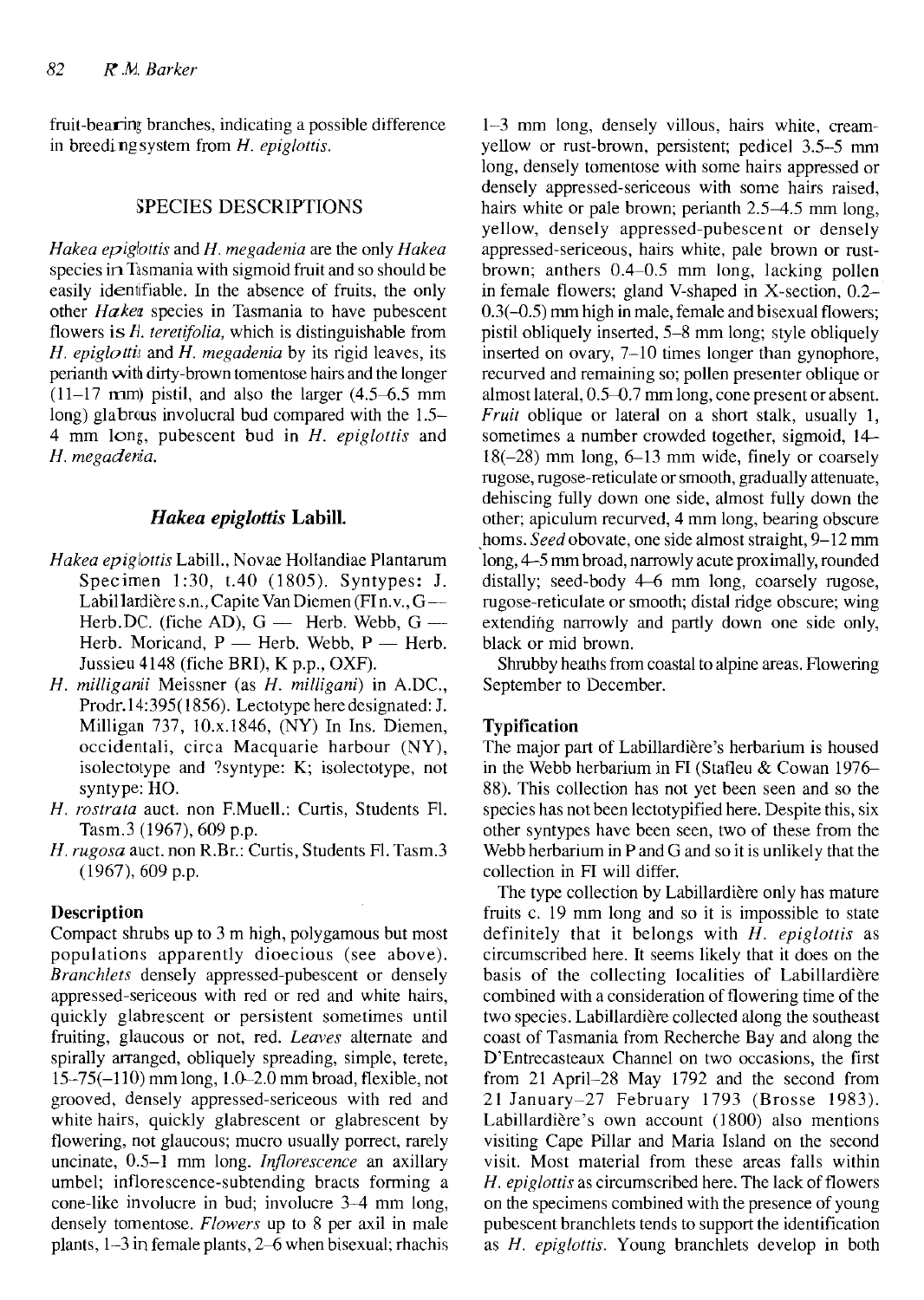species after flowering. If the Labillardière collection had been H. *megadenia* then some signs of flowers or at least buds could be expected, while if it was H. *epiglottis* then flowers would not be expected but young developing branchlets would.

#### Note

Unisexual plants in populations can be detected by examining the flowers. Those plants which have functionally male flowers produce copious pollen on a pollen presenter in which the surface is almost concave. Such plants do not produce fruit. Functionally female plants have flowers in which the anthers are sterile and no pollen is produced. The pollen presenter of the female flower has a prominent conical protuberance at the apex of which is a ring of stout hairs (Lee 1987, figs 2-6). These plants produce fruit. Bisexual flowers are produced in some populations.

#### Specimens Examined (selection only)

*Flowering specimens only; probably referrable to the unisexual form:* A.M. Buchanan 4205 (HO), J.H. Hemsley 6315 (HO, NSW), M.E. Phillips s.n. (CBG5238), D.W Shoobridge s.n. (CBG14267), c. Stuart 1656 (MEL).

*Cultivated:* N. Ali s.n. (H056154).

*Unisexual form:* A.M. Gray 569-573 (HO), A. Mosca! 8657 (AD), D.A. & A.V. Ratkowsky 838 (NSW).

*Bisexual form:* Anon. [R. Gunn] 1235/1842 (NSW 182388), R. Brown 3383 (BM, E p.p., K p.p.), P. Collier 4108 (AD, HO), S.l Jarman 8 (AD, BRI, CBG, NT, MEL), L. Rodway s.n. (H020314), L. Rodway s.n. (H020303).

H. epiglottis *specimens referrable to* H. milliganii: W.v. ?Fitzgerald s.n. (MEL 571278), W.V. Fitzgerald s.n. (NSWI82384), R.C. Gunn 737 (HO, W). J. Milligan s.n. (BM), J. Milligan 737 (K, NT).

*Cultivated:* WR. Barker 5505 & R.M. Barker (AD). [Further details of specimens listed in this paper, e.g. collecting site and date, are available from the Herbaria noted or from the Royal Society of Tasmania Library (Archives), GPO Box 1166M, Hobart, Tasmania, Australia 7001. Ed.]

#### *Hakea megadenia* R.M. Barker, sp. nov.

Species nova prope H. *epiglottis* sed differt glande triloba maiore, floribus eburneis, florescentia autumnali et in distributione geographica.

#### Holotype

J. Armstrong 867 & J. Powell, 17.v.1976, scenic lookout on road to Swansea (HO). Isotype: NSW.

H. *rostrata* auct. non EMuell.: Curtis, Students Fl. Tasm.3 (1967) 609 p.p.

H. *rugosa* auct. non R.Bf.: Curtis, Students FI. Tasm. 3 (1967) 609, probably p.p.

### Description

Dioecious shrubs or small trees,  $3-5(-7)$  m tall. *Branchlets* densely appressed-pubescent, not sericeous, hairs red or red and white, persistent until flowering. *Leaves* alternate and spirally arranged, obliquely spreading, simple, terete,  $35-135$  mm long,  $1.0-1.8$ mm broad, not grooved, densely appressed-sericeous, hairs red and white, quickly glabrescent or glabrescent by flowering, not glaucous; mucro usually porrect, rarely uncinate, 0.5-1 mm long. Inflorescence an axillary umbel or umbelliform raceme; inflorescence-subtending bracts forming a cone-like involucre in bud; involucre 1.5-2 mm long, densely tomentose. *Flowers* 1-8(-14) per axil in both female and male plants; rhachis 1-3 mm long, densely villous, hairs rust-brown, persistent; pedicel 2-5 mm long, densely appressed-sericeous, hairs white; perianth 2.5–4.5 mm long, cream-white, densely appressed-sericeous, hairs white; anthers 0.4- 0.5 mm long, lacking pollen in female flowers; gland a trilobed flap, 0.6-0.9 mm high in male and female flowers; pistil obliquely inserted, 5-8 mm long; style obliquely inserted on ovary, 7-10 times longer than gynophore, recurved and remaining so; pollen presenter oblique or almost lateral, OS-D.7 mm long, cone present or absent. *Fruit* oblique or lateral on a short stalk, usually 1, sometimes a number coalesced together, sigmoid,  $(18-22-25 \text{ mm} \cdot \text{long}, 9-12 \text{ mm} \cdot \text{wide}, \text{finely})$ or coarsely rugose or smooth, gradually attenuate, dehiscing fully down one side, almost fully down the other; apiculum recurved, 4 mm long, bearing obscure horns. *Seed* obovate, one side almost straight, c. 10.5 mm long, c. 4.5 mm broad, narrowly acute proximally, rounded distally; seed-body 4-6 mm long, coarsely rugose, rugose-reticulate or smooth; distal ridge obscure; wing extending narrowly and partly down one side only, black or mid-brown.

#### Distribution and Ecology

Riverside shrubbery or dry open forest, low altitude and coastal on the mainland but at higher altitudes on the islands. On the mainland at least, often associated with *Leptospermum grandifiorum* Lodd. Flowering February to July.

#### Note

Specimens from the Fumeaux Islands are consistently more robust than those from the mainland. They have more flowers per axil, somewhat larger perianth and the fruits are always in the larger end of the size range.